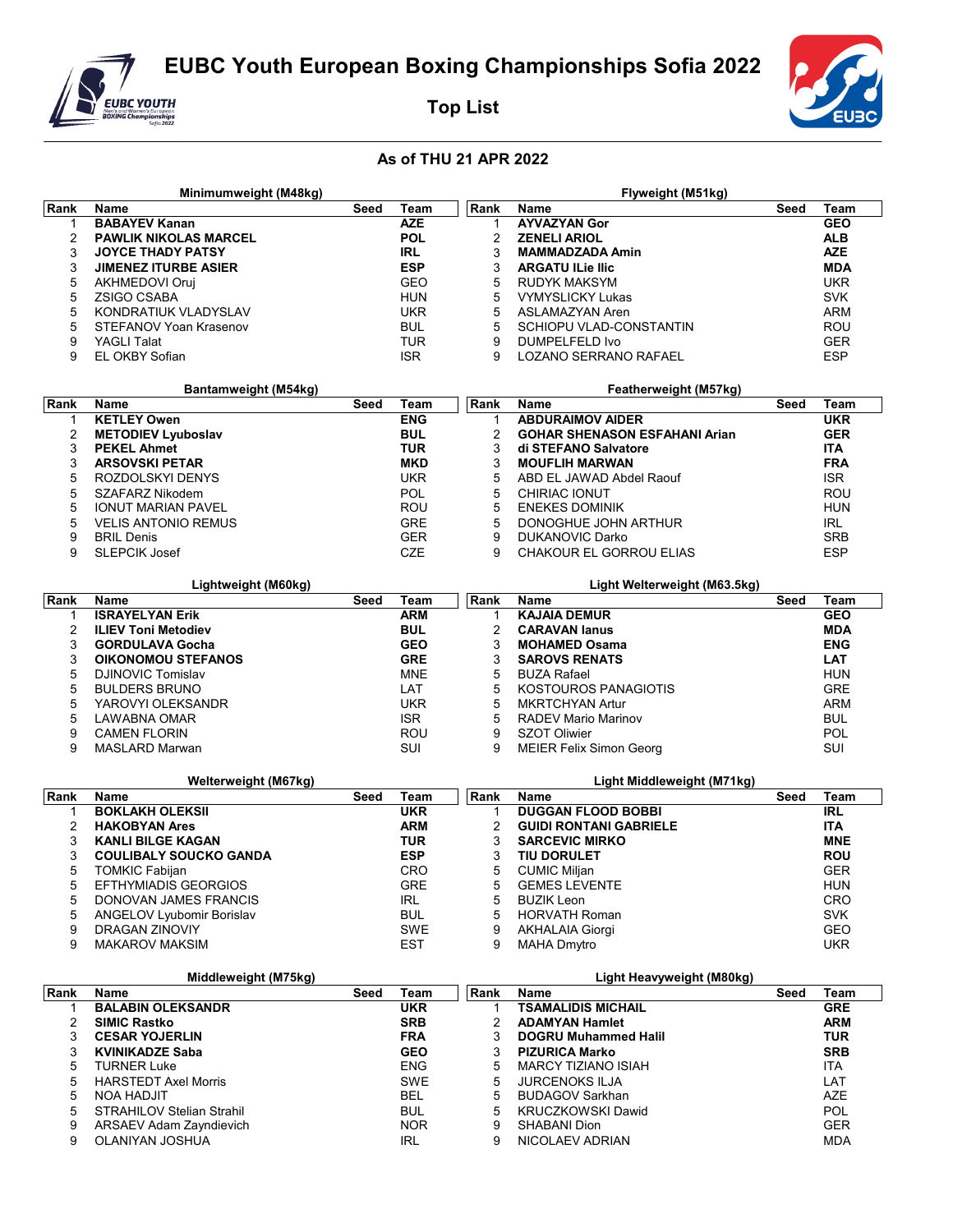EUBC Youth European Boxing Championships Sofia 2022



Cruiserweight (M86kg)

**Top List** 



Heavyweight (M92kg)

## As of THU 21 APR 2022

| Rank           | Name                                          | Seed                       | <b>Team</b>                | Rank           | Name                               | Seed | <b>Team</b> |
|----------------|-----------------------------------------------|----------------------------|----------------------------|----------------|------------------------------------|------|-------------|
| 1              | <b>STOYANOV Georgi</b>                        |                            | <b>BUL</b>                 | 1              | <b>THOMAS Damar</b>                |      | <b>ENG</b>  |
| $\overline{2}$ | <b>CARUSO Paolo</b>                           |                            | <b>ITA</b>                 | $\overline{2}$ | <b>IONITA FLORIN</b>               |      | <b>ROU</b>  |
| 3              | <b>TURK OGUZHAN</b>                           |                            | <b>TUR</b>                 | 3              | <b>MAYUE-BELEZIKA Elwin</b>        |      | <b>SWE</b>  |
| 3              | <b>JAKUPI TAULANT</b>                         |                            | <b>KOS</b>                 | 3              | <b>SYLA DONAT</b>                  |      | KOS         |
| 5              | <b>LEMANAS Tomas</b>                          |                            | LTU                        | 5              | <b>KRASNIQI Arianit</b>            |      | <b>GER</b>  |
| 5              | KULIIEV DZHAMAL                               |                            | <b>UKR</b>                 | 5              | <b>KEFALLINOS ISIDOROS</b>         |      | <b>GRE</b>  |
| 5              | <b>ISMAYILOV Fatali</b>                       |                            | <b>AZE</b>                 | 5              | <b>HOVAKIMYAN Avetik</b>           |      | <b>ARM</b>  |
| 5              | ALEKSANYAN Aghvan                             |                            | <b>ARM</b>                 | 5              | COJOCARI Daniel                    |      | <b>MDA</b>  |
| 9              | <b>OJO NATHAN OSARO</b>                       |                            | <b>IRL</b>                 | 9              | ZASENOK Mykyta                     |      | <b>UKR</b>  |
| 9              | DEKANOZISHVILI Giorgi                         |                            | <b>GEO</b>                 | 9              | <b>GULUYEV Mammad</b>              |      | AZE         |
|                |                                               |                            | Super Heavyweight (M+92kg) |                |                                    |      |             |
|                | Rank                                          | <b>Name</b>                |                            |                | Seed<br>Team                       |      |             |
|                | 1                                             | <b>ITAUMA Enriko</b>       |                            |                | <b>ENG</b>                         |      |             |
|                | 2                                             | <b>BORISOV Kiril</b>       |                            |                | <b>BUL</b>                         |      |             |
|                | 3                                             | <b>ZELENSKYI OLEKSANDR</b> |                            |                | <b>UKR</b>                         |      |             |
|                | 3                                             | <b>BURDIUJA Nicolai</b>    |                            |                | <b>MDA</b>                         |      |             |
|                | 5                                             | <b>TUKENMEZ Kaan</b>       |                            |                | TUR                                |      |             |
|                | 5                                             | PAVCEC Lovro               |                            |                | CRO                                |      |             |
|                | 5                                             | <b>OUCHAOU Amin Younes</b> |                            |                | <b>GER</b>                         |      |             |
|                | 5                                             | DJELON JANUZAJ             |                            |                | SLO                                |      |             |
|                | 9                                             | <b>SHARIKADZE TARIEL</b>   |                            |                | <b>GEO</b>                         |      |             |
|                | 9                                             | <b>KOCI Filip</b>          |                            |                | CZE                                |      |             |
|                |                                               |                            |                            |                |                                    |      |             |
| Rank           | Minimumweight (W48kg)<br><b>Name</b>          | Seed                       | <b>Team</b>                | Rank           | Light Flyweight (W50kg)<br>Name    | Seed | <b>Team</b> |
| 1              | <b>ISIK FILIZ</b>                             |                            | <b>TUR</b>                 | $\mathbf{1}$   | <b>CIRKOVIC Sara</b>               |      | <b>SRB</b>  |
| 2              | <b>BARCELO LAURA</b>                          |                            | <b>ESP</b>                 | $\overline{2}$ | <b>VOLLMANN Jessica</b>            |      | <b>GER</b>  |
| 3              | <b>DUNN GEORGIA CATHERINE</b>                 |                            | <b>IRL</b>                 | 3              | <b>VALS DEL VALLE IRATXE</b>       |      | <b>ESP</b>  |
| 3              | <b>SAMELIA TAMAR</b>                          |                            | <b>GEO</b>                 | 3              | <b>O'KEEFFE KATIE CAROLINE</b>     |      | <b>IRL</b>  |
| 5              | <b>TURBININA SOFIIA</b>                       |                            | <b>UKR</b>                 | 5              | ROSSHAUG Sofie Vinther             |      | DEN         |
| 5              | ATANASOVA Lyuba                               |                            | <b>BUL</b>                 | 5              | <b>JONES Ebony</b>                 |      | <b>ENG</b>  |
| 5              | PAP KATA                                      |                            | <b>HUN</b>                 | 5              | HAMZA Stela Roxana                 |      | ROU         |
| 5              | <b>LEUCHTMANN Mira</b>                        |                            | <b>GER</b>                 | 5              | <b>JARVINEN Pia</b>                |      | FIN         |
| 9              | <b>ERBASECCA Jessica</b>                      |                            | ITA                        | 9              | <b>SHKEUL VIKTORIIA</b>            |      | <b>UKR</b>  |
| 9              | DRAGAN Emilia Ramona Iuliana                  |                            | ROU                        | 9              | MAKSYMOWICZ Nikola Ewa             |      | <b>POL</b>  |
|                |                                               |                            |                            |                |                                    |      |             |
| Rank           | Flyweight (W52kg)<br>Name                     | Seed                       | <b>Team</b>                | Rank           | Bantamweight (W54kg)<br>Name       | Seed | Team        |
| 1              | <b>MOPIN KAELYA</b>                           |                            | <b>FRA</b>                 | $\mathbf{1}$   | <b>WHITWORTH Emily</b>             |      | <b>ENG</b>  |
| 2              | <b>MACKIE Lauren</b>                          |                            | <b>ENG</b>                 | $\overline{2}$ | <b>LOVASOVA Bibiana</b>            |      | <b>SVK</b>  |
| 3              | <b>MAIRENA ARAGON LUNA MARIA</b>              |                            | <b>ESP</b>                 | 3              | <b>SANNINO MARIA TERESA</b>        |      | <b>ITA</b>  |
| 3              | <b>JOVANOVIC Dragana</b>                      |                            | <b>SRB</b>                 | 3              | <b>TUTUNCU KEVSER</b>              |      | <b>TUR</b>  |
| 5              | <b>OZKAN Pinar</b>                            |                            | <b>TUR</b>                 | 5              | <b>MELNYK IRYNA</b>                |      | <b>UKR</b>  |
| 5              | <b>GRIN Steffi</b>                            |                            | <b>GER</b>                 | 5              | CIUBOVA Irina                      |      | <b>MDA</b>  |
| 5              | KOVALENKO ANASTASIIA                          |                            | UKR                        | 5              | DONOGHUE SHAKIRA                   |      | <b>IRL</b>  |
| 5              | <b>CHOLIDI ELENI</b>                          |                            | <b>GRE</b>                 | 5              | <b>STANEVA Kristina</b>            |      | <b>BUL</b>  |
| 9              | <b>BOYADZHIEVA NIKOLINKA</b>                  |                            | <b>BUL</b>                 | 9              | <b>BACHELET CYNDELLE</b>           |      | <b>FRA</b>  |
| 9              | LAMBE ESTHER MARGARET                         |                            | <b>IRL</b>                 | 9              | ROMANTOV Ana Maria                 |      | ROU         |
|                |                                               |                            |                            |                |                                    |      |             |
| Rank           | Featherweight (W57kg)<br>Name<br>Team<br>Seed |                            |                            |                | Lightweight (W60kg)<br>Name        | Seed | Team        |
| 1              | <b>ARI Asya</b>                               |                            | <b>GER</b>                 | Rank<br>1      | <b>DOVHAL TETIANA</b>              |      | <b>UKR</b>  |
| 2              | <b>JAKOVLEVA LAURA MARA</b>                   |                            | <b>LAT</b>                 | 2              | <b>FRANTSI SERA YESSICA MELINA</b> |      | <b>FIN</b>  |
| 3              | <b>SURMENELI Sila</b>                         |                            | <b>TUR</b>                 | 3              | <b>KUBALOVA Tamara</b>             |      | <b>SVK</b>  |
| 3              | ALEKSANDROVA Rumyana Rumenova                 |                            | <b>BUL</b>                 | 3              | <b>CYREK Aleksandra Anna</b>       |      | <b>POL</b>  |
| 5              | <b>HOWARTH Paige</b>                          |                            | <b>ENG</b>                 | 5              | <b>KAYA RUKIYE</b>                 |      | <b>TUR</b>  |
| 5              | <b>BANCIU Nicoleta Marilena</b>               |                            | ROU                        | 5              | DEAK FANNI KATA                    |      | HUN         |
| 5              | KRAMARENKO ANASTASIIA                         |                            | <b>UKR</b>                 | 5              | KOUTSOCHRISTOU Chrisovalantou      |      | <b>GER</b>  |
| 5              | <b>MILETIC Djina</b>                          |                            | <b>SRB</b>                 | 5              | <b>MOTOGNA TIMEA</b>               |      | ROU         |
| 9              | MEREDITH YASMIN ELIZABETH                     |                            | IRL                        | 9              | <b>ACCONCIA Luisa</b>              |      | ITA         |
| 9              | <b>NAGY Evelin</b>                            |                            | <b>HUN</b>                 | 9              | <b>MELGARD Sara</b>                |      | NOR.        |
|                |                                               |                            |                            |                |                                    |      |             |